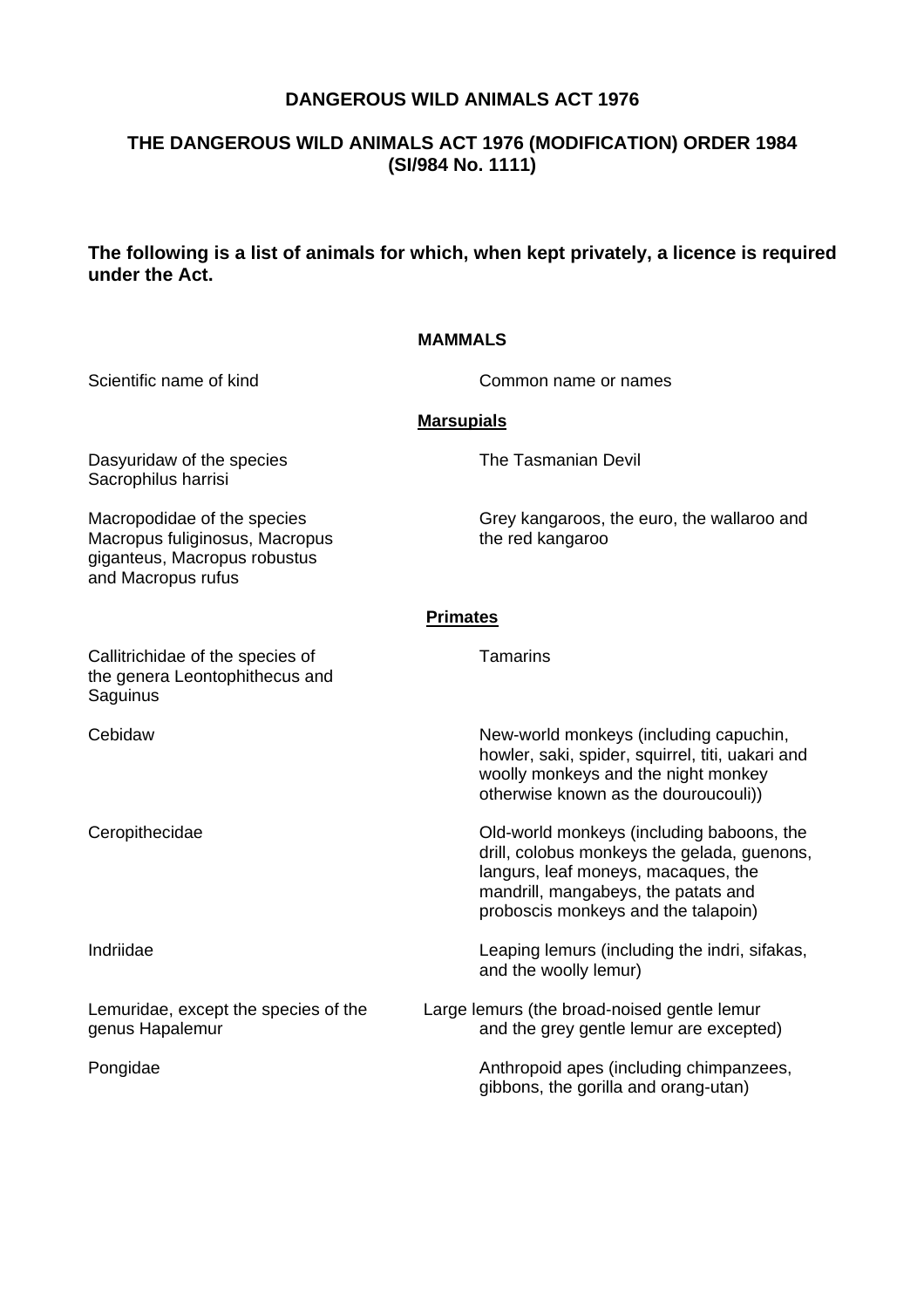# **Edentates**

| <b>Bradypodidae</b>                                                                                                                                                                                                                     | <b>Sloths</b>                                                                                                                                                       |  |
|-----------------------------------------------------------------------------------------------------------------------------------------------------------------------------------------------------------------------------------------|---------------------------------------------------------------------------------------------------------------------------------------------------------------------|--|
| Dasypodidae of the species<br>Priodontes giganteus (otherwise<br>known as Priodontes maximus)                                                                                                                                           | The giant armadillo                                                                                                                                                 |  |
| Myrmecophagidae of the species<br>Myrmecophaga tridactyla                                                                                                                                                                               | The giant anteater                                                                                                                                                  |  |
| <b>Rodents</b>                                                                                                                                                                                                                          |                                                                                                                                                                     |  |
| Erithizontidae of the species<br>Erithizon dorsatum                                                                                                                                                                                     | The North Americal porcupine                                                                                                                                        |  |
| Hydrochoeridae                                                                                                                                                                                                                          | The capybara                                                                                                                                                        |  |
| Hystricidae of the species of the<br>genus hystrix                                                                                                                                                                                      | <b>Crested porcupines</b>                                                                                                                                           |  |
| <b>Carnivores</b>                                                                                                                                                                                                                       |                                                                                                                                                                     |  |
| Ailuropodidae (Ailuridae)                                                                                                                                                                                                               | The giant panda and red panda                                                                                                                                       |  |
| Canidae, except the species of the<br>general Alopex, Dusicyon, Otocyon,<br>Nyctereutes and Vulpes and the<br>species Canis Familiaris                                                                                                  | Jackals, wild dogs, wolves and the coyote<br>(foxes, the raccoom-dog and the domestic<br>are excepted)                                                              |  |
| Felidae, except the species Felis catus                                                                                                                                                                                                 | The bobcat, caracal, cheetach, jaguar, lion,<br>lynx, ocelot, puma, serval, tiger and all other<br>cats (the domestic cat is excepted)                              |  |
| Hyaenidae, except the species<br><b>Proteles cristatus</b>                                                                                                                                                                              | Hyaenas (except the aardwolf)                                                                                                                                       |  |
| Mustelidae of the species of the genera<br>Arctonyx, Aonyx, Enhyrda, Lutra (except<br>Lutra lutra), Melogale, Mydaus, Pteronura<br>and Taxidea and of the species Eira<br>barbara, Gulo gulo, Martes pennanti and<br>Mellivora capensis | Badgers (except the Eurasian badger), otters<br>(except the European otter), and the tayra,<br>wolverine, fisher and ratel (otherwise known<br>as the honey badger) |  |
| Procyonidae                                                                                                                                                                                                                             | Cacomistles, raccoons, coatis, olingos, the<br>little coatimundi and the kinkajou                                                                                   |  |
| Ursidae                                                                                                                                                                                                                                 | <b>Bears</b>                                                                                                                                                        |  |
| Viverridae of the species of the genus<br>Viverra and of the species Arcticis<br>binturong and Cryptoprocta ferox                                                                                                                       | The African, large-spotted Malay and large<br>Indian civets, the binturong and the fossa                                                                            |  |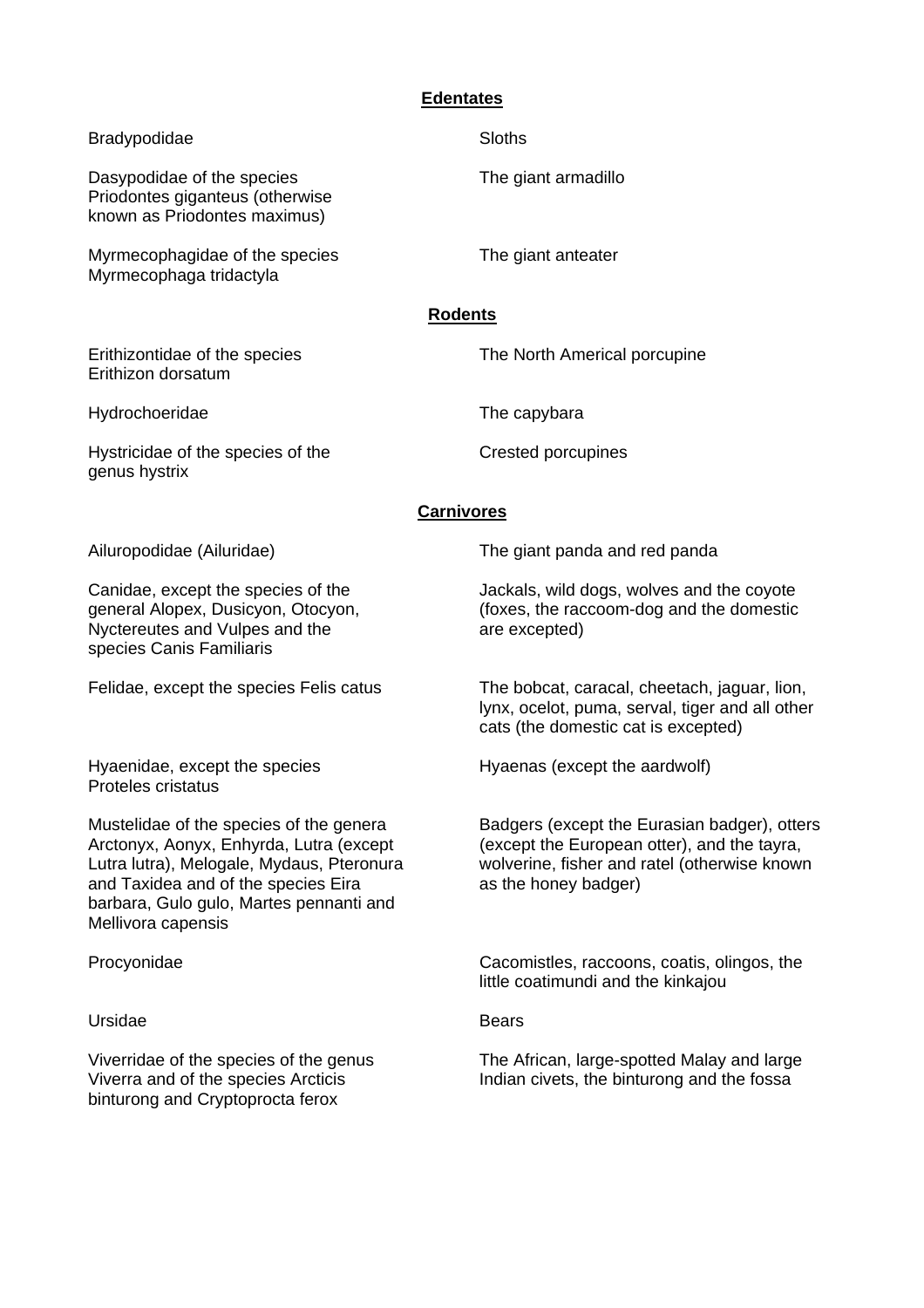### **Pinnipedes**

grypus excepted)

Odobenidae, Otariidae and Phocidae, The walrus, eared seals, except sealions and Phoca vitulina and Halichoaerus earless seals (the common and grey seals are

#### **Elephants**

Elephantidae Elephants

## **Odd-toed ungulates**

Equidae, except the species Equus Asses, horses and zebras (the donkey, asinus, Equus caballus and Equus domestic horse and domestic horse and asinus x Equus caballus domestic hybrids are excepted)

Rhinocerotidae Rhinoceroses

Tapiridae Tapirs

#### **Hyraxes**

Procaviidae Tree and rock hyraxes

#### **Aardvark**

**Even-toed ungulates**

Orycteropidae The aardvark

Antilocapridae The pronghorn

species Capra aegagrus (hircus) and sheep are excepted) the species Ovis aries

species Rengifer tarandus

Bovidae, except any domestic form of Antelopes, bison, buffalo, cattle, gazelles, the genera Bos and Bubalus, of the goats and sheep (domestic cattle, goats and

Camelidae except the species Lama Camels, the guanaco and the vicugna (the glama and Lama pacos domestic llama and alpaca are excepted)

Cervidae of the species Alces alces The moose or elk and the caribou or reindeer and Rangifer tarandus, except any (the domestic form of the reindeer is excepted)

Giraffidae The giraffe and the okapi

Hippopotamodae The hippopotamus and the pygmy hippopotamus

Suidae, except any domestic form of the Old-world pigs (including the wild boar and species Sus scrofa the wart hog) (the domestic pig is excepted)

Tayassuidae New-world pigs (otherwise known as peccaries)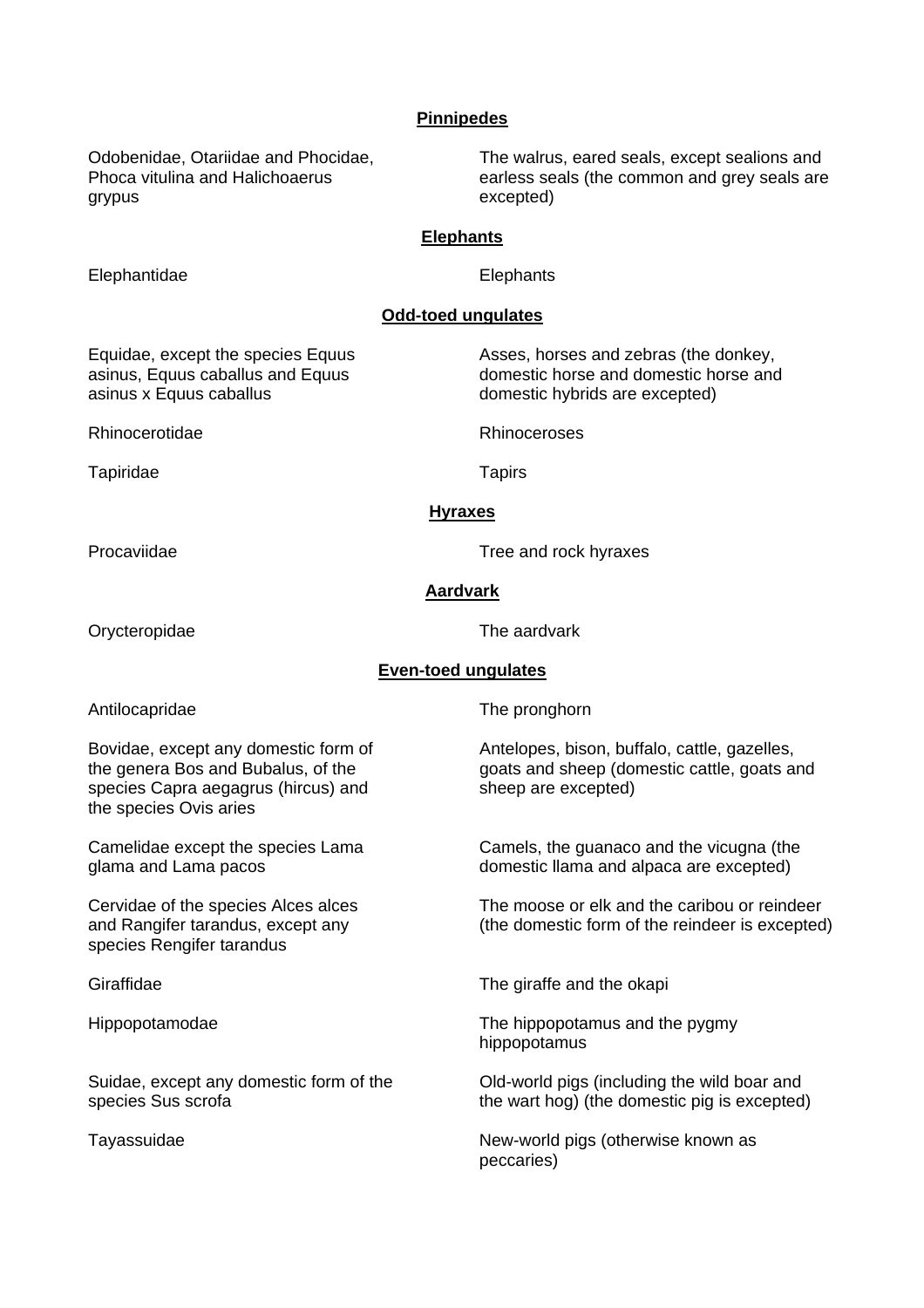in the foregoing provisions of this of a specified kind column where one parent is, or both parents are, of a kind so specified

Any hybrid of a kind of animal specified Mammalian hybrids with a parent (or parents)

# **BIRDS**

# **Cassowaries and emu**

Casuariidae Cassowaries

Dromaiidae The emus

Struthionidae The ostrich

# **Ostrich**

# **REPTILES**

#### **Crocodilians**

Alligatoridae **Alligators** and caimans Crocodylidae Crocodiles and the fales gharial Gavialidiae **The Gharial (otherwise known as the gavial)** The Gharial (otherwise known as the gavial)

# **Lizards and Snakes**

| Colubridae of the species of the genera<br>Atractaspis, Malpolon, Psammphis and<br>Thelatornis and of the species Boiga<br>dendrophila, Dispholidus typus,<br>Rhabdphos subminiatus and<br>Rhabdophis tigrinus | Mole cipers and certain rear-fanged venomous<br>snakes (including the moila and montpellier<br>snakes, sand snakes, twig snakes (otherwise<br>known as the yellow-ringed catsnake), the<br>boomslang, the red-necked keelback and the<br>yamakagashi (otherwise known as the<br>Japanese tiger-snake)) |
|----------------------------------------------------------------------------------------------------------------------------------------------------------------------------------------------------------------|--------------------------------------------------------------------------------------------------------------------------------------------------------------------------------------------------------------------------------------------------------------------------------------------------------|
| Elapidae                                                                                                                                                                                                       | Certain fron-fanged venomous snakes<br>(including cobras, coral snakes, the desert<br>black snake, kraits, mambas, sea snakes and<br>all Australian poisonous snakes (including the<br>death adders))                                                                                                  |
| Helodermatidae                                                                                                                                                                                                 | The gila front-fanged venomous snakes<br>(including adders, the barba amarilla, the<br>bushmaster, the copperhead, the fer-de-lance,<br>moccasins, rattlesnakes and vipers)                                                                                                                            |